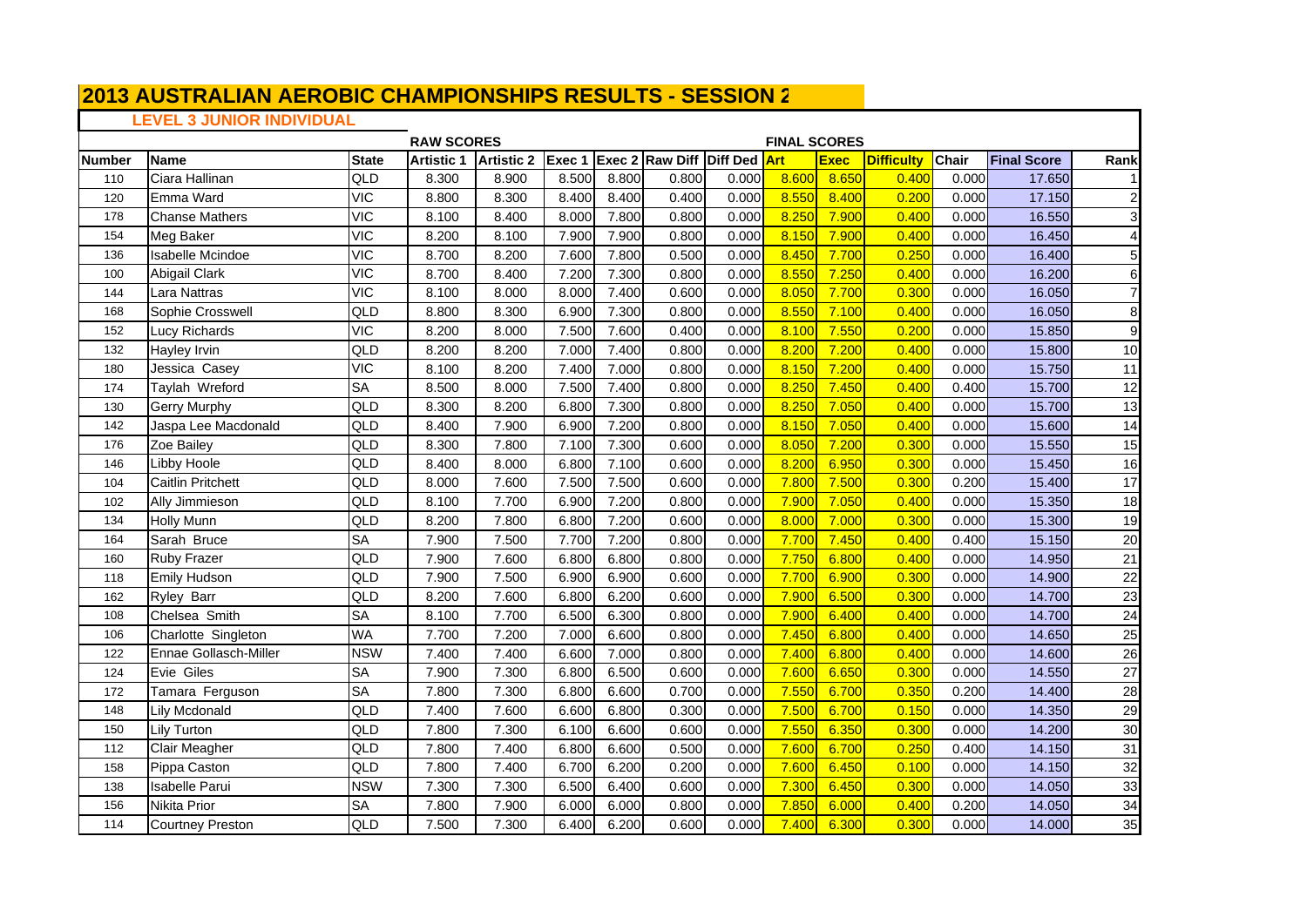| 140 | Jacqueline Shearn | <b>WA</b>  | 7.800 | .400  | 6.000 | 6.400 | 0.400 | 0.000 | 7.600 | 6.200 | 0.200 | 0.000 | 14.000 | 36 |
|-----|-------------------|------------|-------|-------|-------|-------|-------|-------|-------|-------|-------|-------|--------|----|
| 166 | Sophie Arthur     | <b>QLD</b> | 7.700 | 7.300 | 6.200 | 6.600 | 0.000 | 0.000 | 7,500 | 6.400 | 0.000 | 0.000 | 13.900 | 37 |
| 126 | Georgia Elix      | ISA        | 7.000 | 7.200 | 6.400 | 6.100 | 0.500 | 0.000 | .1001 | 6.250 | 0.250 | 0.000 | 13,600 | 38 |
| 116 | Daisy Miles       | <b>QLD</b> | .100  | 6.800 | 6.000 | 5.800 | 0.600 | 0.000 | 6.950 | 5.900 | 0.300 | 0.000 | 13.150 | 39 |
| 128 | Georgia Andersen  | <b>QLD</b> | 7.400 | 6.900 | 6.000 | 5.800 | 0.100 | 0.000 | 150   | 5.900 | 0.050 | 0.100 | 13,000 | 40 |
| 170 | Stacey Tanudiaja  | <b>NSW</b> | 7.300 | 000.  | 5.900 | 5.400 | 0.200 | 0.000 | .150l | 5.650 | 0.100 | 0.000 | 12.900 | 41 |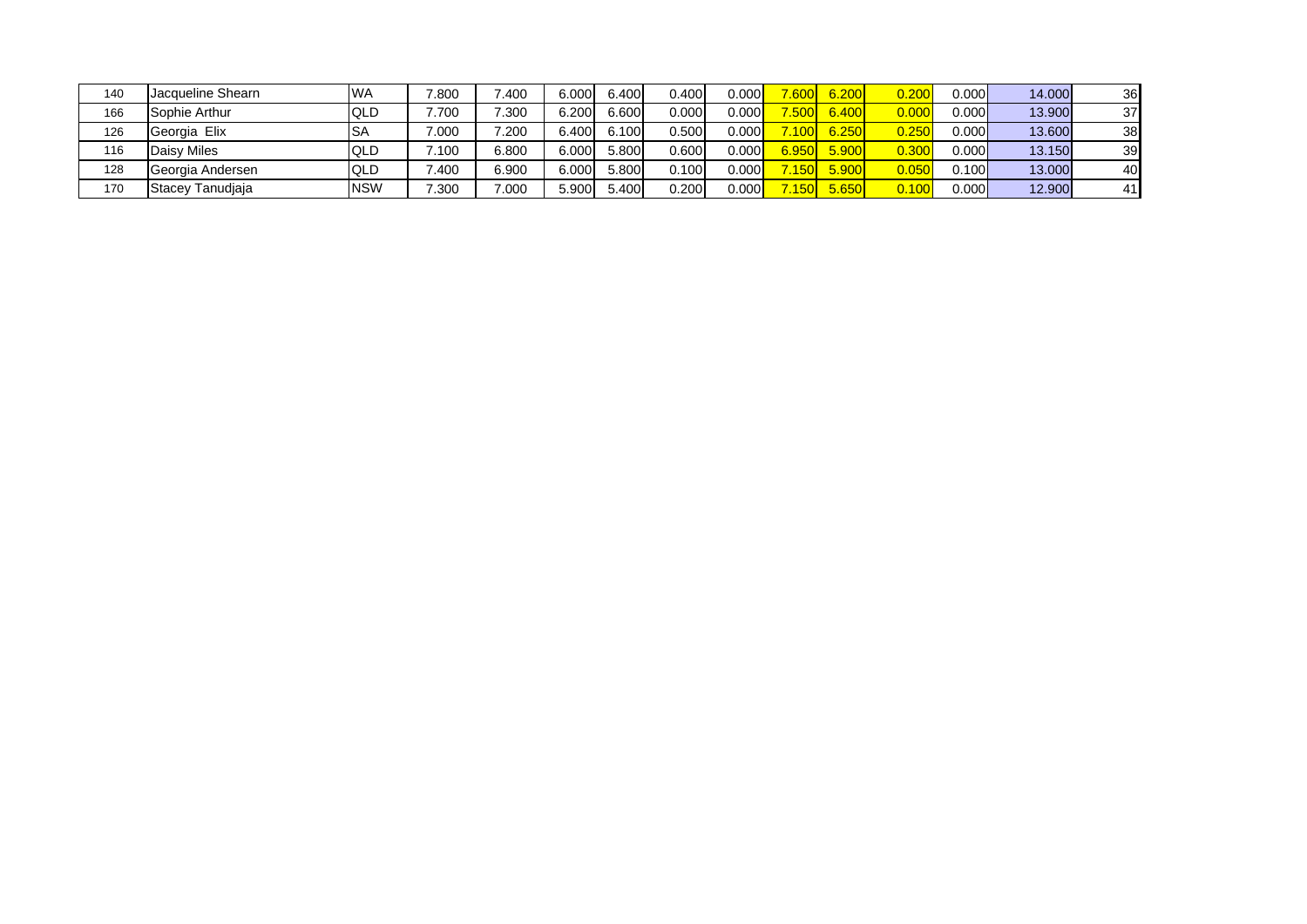# **LEVEL 3 SENIOR PAIR**

|                |                                |              | <b>RAW SCORES</b> |                   |        |       |                              |       | <b>FINAL SCORES</b> |             |                   |              |                    |                         |
|----------------|--------------------------------|--------------|-------------------|-------------------|--------|-------|------------------------------|-------|---------------------|-------------|-------------------|--------------|--------------------|-------------------------|
| <b>INumber</b> | <b>Name</b>                    | <b>State</b> | <b>Artistic 1</b> | <b>Artistic 2</b> | Exec 1 |       | Exec 2 Raw Diff Diff Ded Art |       |                     | <b>Exec</b> | <b>Difficulty</b> | <b>Chair</b> | <b>Final Score</b> | Rank                    |
| 101            | Caitlin Hill, Charlotte Barker | <b>SA</b>    | 8.200             | 8.100             | 6.500  | 6.200 | 0.400                        | 0.000 | 8.150               | 6.350       | 0.200             | 0.000        | 14.700             |                         |
|                |                                |              | 0.000             | 0.000             | 0.000  | 0.000 | 0.000                        | 0.000 | 0.000               | 0.000       | 0.000             | 0.000        | 0.000              | 2                       |
|                |                                |              | 0.000             | 0.000             | 0.000  | 0.000 | 0.000                        | 0.000 | 0.000               | 0.000       | 0.000             | 0.000        | 0.000              | $\overline{\mathbf{c}}$ |
|                |                                |              | 0.000             | 0.000             | 0.000  | 0.000 | 0.000                        | 0.000 | 0.000               | 0.000       | 0.000             | 0.000        | 0.000              | $\overline{\mathbf{c}}$ |
|                |                                |              | 0.000             | 0.000             | 0.000  | 0.000 | 0.000                        | 0.000 | 0.000               | 0.000       | 0.000             | 0.000        | 0.000              | $\overline{2}$          |
|                |                                |              | 0.000             | 0.000             | 0.000  | 0.000 | 0.000                        | 0.000 | 0.000               | 0.000       | 0.000             | 0.000        | 0.000              | $\overline{c}$          |
|                |                                |              | 0.000             | 0.000             | 0.000  | 0.000 | 0.000                        | 0.000 | 0.000               | 0.000       | 0.000             | 0.000        | 0.000              | $\overline{c}$          |
|                |                                |              | 0.000             | 0.000             | 0.000  | 0.000 | 0.000                        | 0.000 | 0.000               | 0.000       | 0.000             | 0.000        | 0.000              | $\overline{\mathbf{c}}$ |
|                |                                |              | 0.000             | 0.000             | 0.000  | 0.000 | 0.000                        | 0.000 | 0.000               | 0.000       | 0.000             | 0.000        | 0.000              | $\overline{\mathbf{c}}$ |
|                |                                |              | 0.000             | 0.000             | 0.000  | 0.000 | 0.000                        | 0.000 | 0.000               | 0.000       | 0.000             | 0.000        | 0.000              | $\overline{\mathbf{c}}$ |
|                |                                |              | 0.000             | 0.000             | 0.000  | 0.000 | 0.000                        | 0.000 | 0.000               | 0.000       | 0.000             | 0.000        | 0.000              | $\overline{c}$          |
|                |                                |              | 0.000             | 0.000             | 0.000  | 0.000 | 0.000                        | 0.000 | 0.000               | 0.000       | 0.000             | 0.000        | 0.000              | $\overline{c}$          |
|                |                                |              | 0.000             | 0.000             | 0.000  | 0.000 | 0.000                        | 0.000 | 0.000               | 0.000       | 0.000             | 0.000        | 0.000              | $\overline{\mathbf{c}}$ |
|                |                                |              | 0.000             | 0.000             | 0.000  | 0.000 | 0.000                        | 0.000 | 0.000               | 0.000       | 0.000             | 0.000        | 0.000              | $\overline{\mathbf{c}}$ |
|                |                                |              | 0.000             | 0.000             | 0.000  | 0.000 | 0.000                        | 0.000 | 0.000               | 0.000       | 0.000             | 0.000        | 0.000              | $\overline{c}$          |
|                |                                |              | 0.000             | 0.000             | 0.000  | 0.000 | 0.000                        | 0.000 | 0.000               | 0.000       | 0.000             | 0.000        | 0.000              | $\overline{\mathbf{c}}$ |
|                |                                |              | 0.000             | 0.000             | 0.000  | 0.000 | 0.000                        | 0.000 | 0.000               | 0.000       | 0.000             | 0.000        | 0.000              | $\overline{\mathbf{c}}$ |
|                |                                |              | 0.000             | 0.000             | 0.000  | 0.000 | 0.000                        | 0.000 | 0.000               | 0.000       | 0.000             | 0.000        | 0.000              | $\overline{\mathbf{c}}$ |
|                |                                |              | 0.000             | 0.000             | 0.000  | 0.000 | 0.000                        | 0.000 | 0.000               | 0.000       | 0.000             | 0.000        | 0.000              | $\overline{c}$          |
|                |                                |              | 0.000             | 0.000             | 0.000  | 0.000 | 0.000                        | 0.000 | 0.000               | 0.000       | 0.000             | 0.000        | 0.000              | $\overline{c}$          |
|                |                                |              | 0.000             | 0.000             | 0.000  | 0.000 | 0.000                        | 0.000 | 0.000               | 0.000       | 0.000             | 0.000        | 0.000              | $\overline{\mathbf{c}}$ |
|                |                                |              | 0.000             | 0.000             | 0.000  | 0.000 | 0.000                        | 0.000 | 0.000               | 0.000       | 0.000             | 0.000        | 0.000              | $\overline{\mathbf{c}}$ |
|                |                                |              | 0.000             | 0.000             | 0.000  | 0.000 | 0.000                        | 0.000 | 0.000               | 0.000       | 0.000             | 0.000        | 0.000              | $\overline{\mathbf{c}}$ |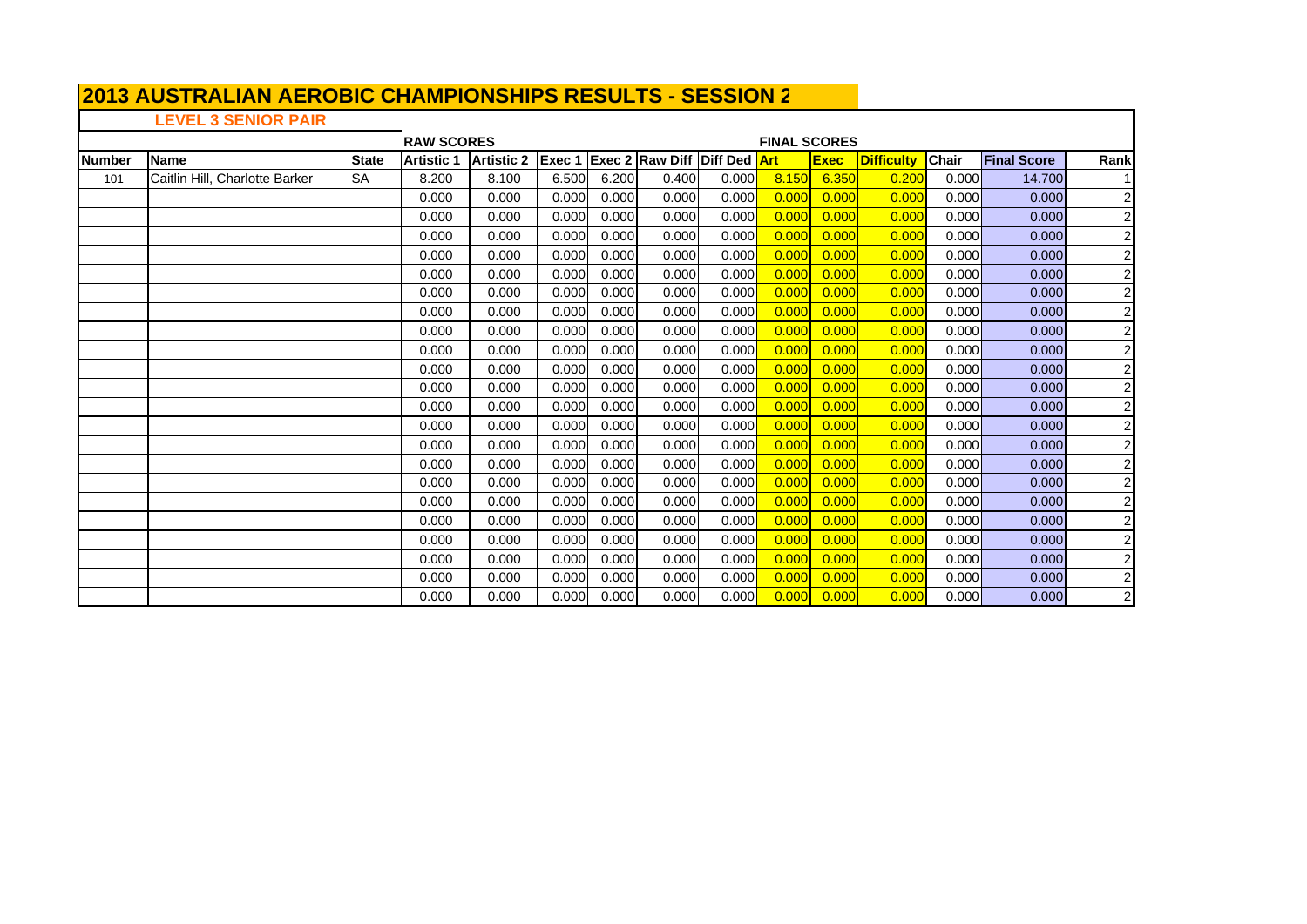# **LEVEL 4 JUNIOR INDIVIDUAL**

|               |                        |              | <b>RAW SCORES</b> |                   |                |       |                                     |       | <b>FINAL SCORES</b> |             |                   |       |                    |                |
|---------------|------------------------|--------------|-------------------|-------------------|----------------|-------|-------------------------------------|-------|---------------------|-------------|-------------------|-------|--------------------|----------------|
| <b>Number</b> | <b>Name</b>            | <b>State</b> | <b>Artistic 1</b> | <b>Artistic 2</b> | <b>IExec 1</b> |       | <b>Exec 2 Raw Diff Diff Ded Art</b> |       |                     | <b>Exec</b> | <b>Difficulty</b> | Chair | <b>Final Score</b> | Rank           |
| 125           | Nina lafrate           | <b>VIC</b>   | 8.000             | 8.000             | 7.700          | 7.700 | 0.800                               | 0.000 | 8.000               | 7.700       | 0.400             | 0.000 | 16.100             |                |
| 115           | Juliah Tolentino       | <b>NSW</b>   | 7.700             | 7.400             | 7.900          | 7.800 | 0.800                               | 0.000 | 7.550               | 7.850       | 0.400             | 0.000 | 15.800             | $\overline{c}$ |
| 111           | Elian Jabbour          | <b>NSW</b>   | 7.700             | 7.500             | 7.700          | 7.800 | 0.800                               | 0.000 | 7.600               | 7.750       | 0.400             | 0.000 | 15.750             | 3              |
| 105           | Anna Stelmach          | <b>VIC</b>   | 7.800             | 7.400             | 7.500          | 7.700 | 0.800                               | 0.000 | 7.600               | 7.600       | 0.400             | 0.000 | 15.600             |                |
| 127           | Ruby Richardson        | <b>VIC</b>   | 7.900             | 7.500             | 7.500          | 7.500 | 0.700                               | 0.000 | 7.700               | 7.500       | 0.350             | 0.000 | 15.550             | 5              |
| 123           | Niamh Lewin            | <b>VIC</b>   | 7.500             | 7.300             | 6.600          | 6.700 | 0.800                               | 0.000 | 7.400               | 6.650       | 0.400             | 0.000 | 14.450             | 6              |
| 109           | Eleri John             | <b>WA</b>    | 7.200             | 7.200             | 6.800          | 6.600 | 0.800                               | 0.000 | 7.200               | 6.700       | 0.400             | 0.100 | 14.200             |                |
| 119           | Lucinda Phillipson     | <b>VIC</b>   | 7.300             | 7.600             | 6.300          | 6.400 | 0.800                               | 0.000 | 7.450               | 6.350       | 0.400             | 0.000 | 14.200             | 8              |
| 103           | Alyshia Jut            | QLD          | 7.300             | 6.900             | 7.000          | 6.500 | 0.600                               | 0.000 | 7.100               | 6.750       | 0.300             | 0.000 | 14.150             | 9              |
| 113           | <b>Holly Major</b>     | QLD          | 7.300             | 7.200             | 6.400          | 6.700 | 0.700                               | 0.000 | 7.250               | 6.550       | 0.350             | 0.000 | 14.150             | 10             |
| 107           | Bethany Roberts        | WA           | 7.000             | 7.100             | 6.500          | 6.100 | 0.600                               | 0.000 | 7.050               | 6.300       | 0.300             | 0.000 | 13.650             | 11             |
| 117           | <b>Kimberley Geale</b> | QLD          | 7.000             | 7.300             | 6.100          | 6.000 | 0.600                               | 0.000 | 7.150               | 6.050       | 0.300             | 0.000 | 13.500             | 12             |
| 121           | <b>Madeline Flint</b>  | QLD          | 6.800             | 7.000             | 5.600          | 5.800 | 0.500                               | 0.000 | 6.900               | 5.700       | 0.250             | 0.000 | 12.850             | 13             |
| 129           | <b>Rylee Poole</b>     | <b>WA</b>    | 6.300             | 5.800             | 5.300          | 5.300 | 0.400                               | 0.000 | 6.050               | 5.300       | 0.200             | 0.000 | 11.550             | 14             |
|               |                        |              | 0.000             | 0.000             | 0.000          | 0.000 | 0.000                               | 0.000 | 0.000               | 0.000       | 0.000             | 0.000 | 0.000              | 15             |
|               |                        |              | 0.000             | 0.000             | 0.000          | 0.000 | 0.000                               | 0.000 | 0.000               | 0.000       | 0.000             | 0.000 | 0.000              | 15             |
|               |                        |              | 0.000             | 0.000             | 0.000          | 0.000 | 0.000                               | 0.000 | 0.000               | 0.000       | 0.000             | 0.000 | 0.000              | 15             |
|               |                        |              | 0.000             | 0.000             | 0.000          | 0.000 | 0.000                               | 0.000 | 0.000               | 0.000       | 0.000             | 0.000 | 0.000              | 15             |
|               |                        |              | 0.000             | 0.000             | 0.000          | 0.000 | 0.000                               | 0.000 | 0.000               | 0.000       | 0.000             | 0.000 | 0.000              | 15             |
|               |                        |              | 0.000             | 0.000             | 0.000          | 0.000 | 0.000                               | 0.000 | 0.000               | 0.000       | 0.000             | 0.000 | 0.000              | 15             |
|               |                        |              | 0.000             | 0.000             | 0.000          | 0.000 | 0.000                               | 0.000 | 0.000               | 0.000       | 0.000             | 0.000 | 0.000              | 15             |
|               |                        |              | 0.000             | 0.000             | 0.000          | 0.000 | 0.000                               | 0.000 | 0.000               | 0.000       | 0.000             | 0.000 | 0.000              | 15             |
|               |                        |              | 0.000             | 0.000             | 0.000          | 0.000 | 0.000                               | 0.000 | 0.000               | 0.000       | 0.000             | 0.000 | 0.000              | 15             |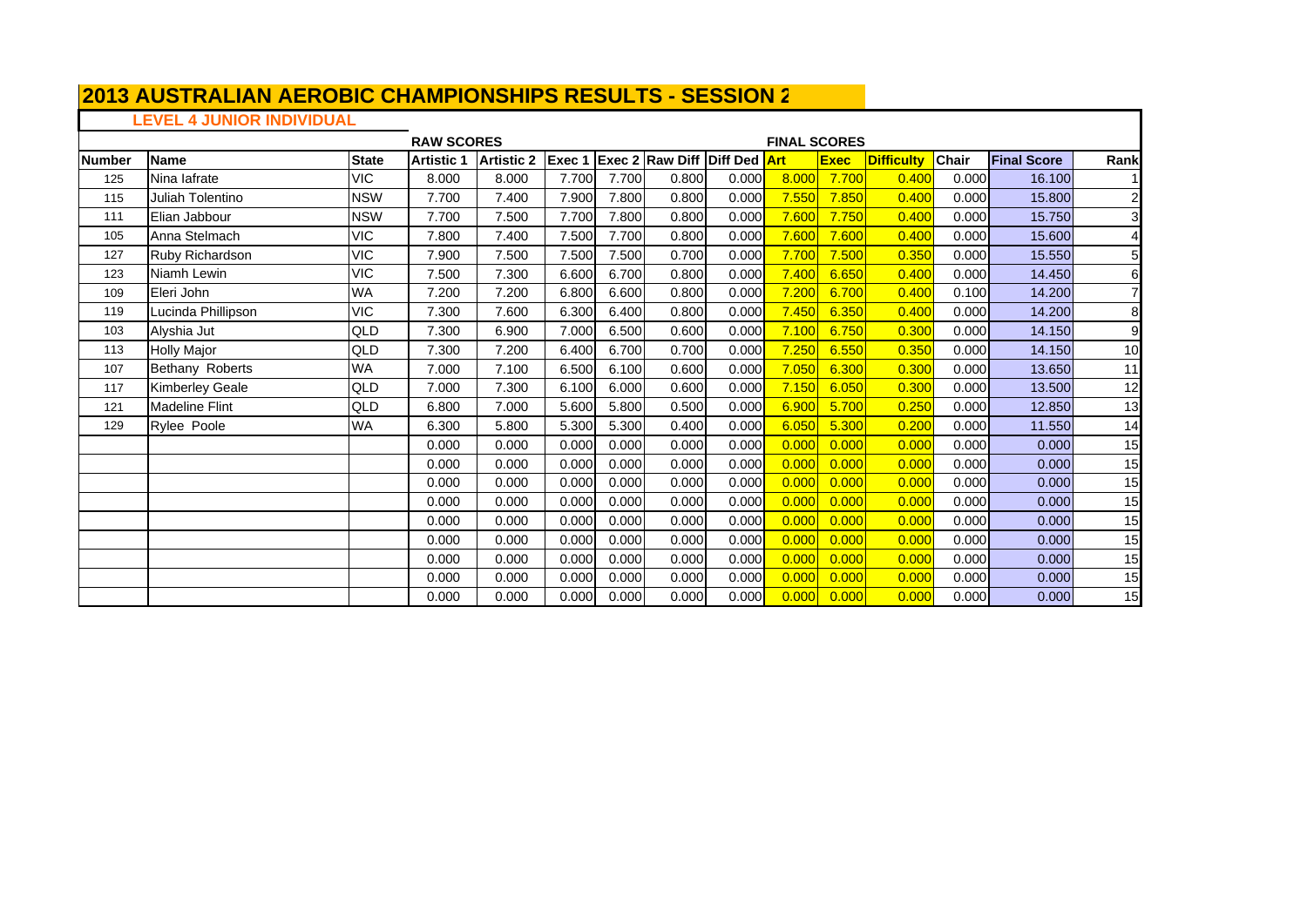# **LEVEL 4 SENIOR INDIVIDUAL**

|               |                       |              | <b>RAW SCORES</b> |                   |        |       |                                     |       | <b>FINAL SCORES</b> |             |                   |       |                    |                         |
|---------------|-----------------------|--------------|-------------------|-------------------|--------|-------|-------------------------------------|-------|---------------------|-------------|-------------------|-------|--------------------|-------------------------|
| <b>Number</b> | <b>Name</b>           | <b>State</b> | <b>Artistic 1</b> | <b>Artistic 2</b> | Exec 1 |       | <b>Exec 2 Raw Diff Diff Ded Art</b> |       |                     | <b>Exec</b> | <b>Difficulty</b> | Chair | <b>Final Score</b> | Rank                    |
| 135           | Julia Veliou          | <b>VIC</b>   | 7.900             | 7.600             | 7.500  | 7.500 | 0.800                               | 0.000 | 7.750               | 7.500       | 0.400             | 0.000 | 15.650             |                         |
| 147           | Zoe Underwood         | <b>SA</b>    | 7.500             | 7.500             | 7.200  | 7.200 | 0.800                               | 0.000 | 7.500               | 7.200       | 0.400             | 0.000 | 15.100             | $\overline{\mathbf{c}}$ |
| 133           | Emma Brennan          | <b>SA</b>    | 7.700             | 7.400             | 7.200  | 7.400 | 0.800                               | 0.000 | 7.550               | 7.300       | 0.400             | 0.200 | 15.050             | 3                       |
| 143           | Phoebe Murray         | <b>WA</b>    | 7.600             | 7.700             | 6.800  | 6.700 | 0.200                               | 0.000 | 7.650               | 6.750       | 0.100             | 0.200 | 14.300             | 4                       |
| 139           | Melanie Sharp         | QLD          | 7.000             | 7.200             | 6.300  | 6.100 | 0.500                               | 0.000 | 7.100               | 6.200       | 0.250             | 0.000 | 13.550             | 5 <sup>1</sup>          |
| 141           | Mia Layland           | <b>SA</b>    | 7.400             | 7.300             | 6.000  | 6.200 | 0.600                               | 0.000 | 7.350               | 6.100       | 0.300             | 0.200 | 13.550             | 6                       |
| 131           | <b>Emerson Ridlev</b> | <b>WA</b>    | 6.900             | 7.300             | 6.000  | 6.000 | 0.100                               | 0.000 | 7.100               | 6.000       | 0.050             | 0.000 | 13.150             | $\overline{7}$          |
| 137           | Marianne Cuasay       | <b>NSW</b>   | 6.400             | 6.700             | 5.700  | 5.700 | 0.600                               | 0.000 | 6.550               | 5.700       | 0.300             | 0.000 | 12.550             | 8                       |
| 129A          | Celine Yao            | <b>NSW</b>   | 6.400             | 6.400             | 5.700  | 5.600 | 0.100                               | 0.000 | 6.400               | 5.650       | 0.050             | 0.000 | 12.100             | 9                       |
| 145           | Yvonne Chuk           | <b>NSW</b>   | 5.500             | 6.000             | 4.800  | 5.100 | 0.500                               | 0.000 | 5.750               | 4.950       | 0.250             | 0.200 | 10.750             | 10                      |
|               |                       |              | 0.000             | 0.000             | 0.000  | 0.000 | 0.000                               | 0.000 | 0.000               | 0.000       | 0.000             | 0.000 | 0.000              | 11                      |
|               |                       |              | 0.000             | 0.000             | 0.000  | 0.000 | 0.000                               | 0.000 | 0.000               | 0.000       | 0.000             | 0.000 | 0.000              | 11                      |
|               |                       |              | 0.000             | 0.000             | 0.000  | 0.000 | 0.000                               | 0.000 | 0.000               | 0.000       | 0.000             | 0.000 | 0.000              | 11                      |
|               |                       |              | 0.000             | 0.000             | 0.000  | 0.000 | 0.000                               | 0.000 | 0.000               | 0.000       | 0.000             | 0.000 | 0.000              | 11                      |
|               |                       |              | 0.000             | 0.000             | 0.000  | 0.000 | 0.000                               | 0.000 | 0.000               | 0.000       | 0.000             | 0.000 | 0.000              | 11                      |
|               |                       |              | 0.000             | 0.000             | 0.000  | 0.000 | 0.000                               | 0.000 | 0.000               | 0.000       | 0.000             | 0.000 | 0.000              | 11                      |
|               |                       |              | 0.000             | 0.000             | 0.000  | 0.000 | 0.000                               | 0.000 | 0.000               | 0.000       | 0.000             | 0.000 | 0.000              | 11                      |
|               |                       |              | 0.000             | 0.000             | 0.000  | 0.000 | 0.000                               | 0.000 | 0.000               | 0.000       | 0.000             | 0.000 | 0.000              | 11                      |
|               |                       |              | 0.000             | 0.000             | 0.000  | 0.000 | 0.000                               | 0.000 | 0.000               | 0.000       | 0.000             | 0.000 | 0.000              | 11                      |
|               |                       |              | 0.000             | 0.000             | 0.000  | 0.000 | 0.000                               | 0.000 | 0.000               | 0.000       | 0.000             | 0.000 | 0.000              | 11                      |
|               |                       |              | 0.000             | 0.000             | 0.000  | 0.000 | 0.000                               | 0.000 | 0.000               | 0.000       | 0.000             | 0.000 | 0.000              | 11                      |
|               |                       |              | 0.000             | 0.000             | 0.000  | 0.000 | 0.000                               | 0.000 | 0.000               | 0.000       | 0.000             | 0.000 | 0.000              | 11                      |
|               |                       |              | 0.000             | 0.000             | 0.000  | 0.000 | 0.000                               | 0.000 | 0.000               | 0.000       | 0.000             | 0.000 | 0.000              | 11                      |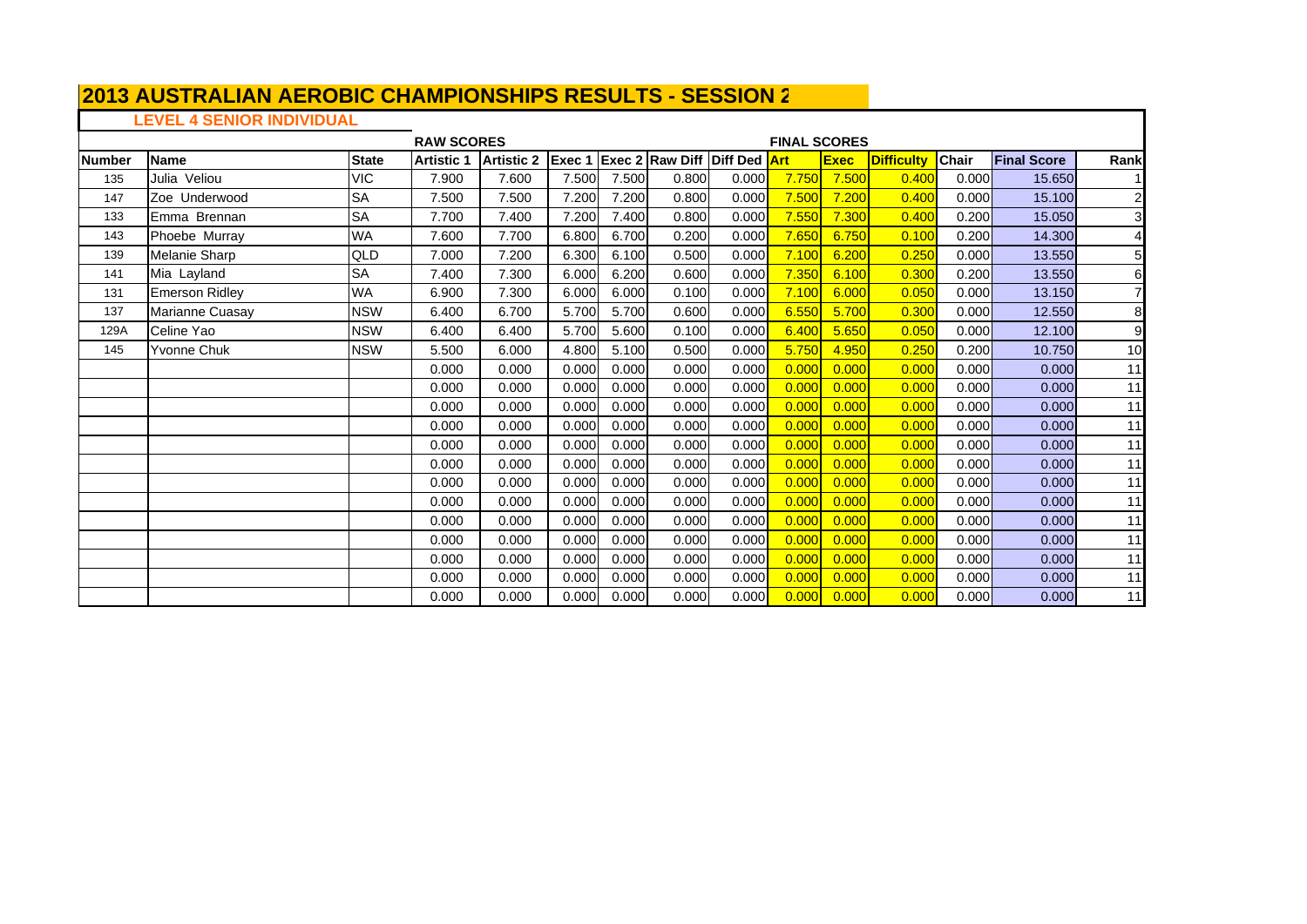# **LEVEL 4 SUB JUNIOR INDIVIDUAL**

|               |                        |              | <b>RAW SCORES</b> |                   |                |       |                                     |       | <b>FINAL SCORES</b> |             |                   |              |                    |                |
|---------------|------------------------|--------------|-------------------|-------------------|----------------|-------|-------------------------------------|-------|---------------------|-------------|-------------------|--------------|--------------------|----------------|
| <b>Number</b> | <b>Name</b>            | <b>State</b> | <b>Artistic 1</b> | <b>Artistic 2</b> | <b>IExec 1</b> |       | <b>Exec 2 Raw Diff Diff Ded Art</b> |       |                     | <b>Exec</b> | <b>Difficulty</b> | <b>Chair</b> | <b>Final Score</b> | Rank           |
| 149           | Anai Williams          | QLD          | 7.000             | 6.800             | 6.900          | 7.200 | 0.500                               | 0.000 | 6.900               | 7.050       | 0.250             | 0.000        | 14.200             |                |
| 151           | <b>Grace Granville</b> | QLD          | 6.700             | 6.600             | 6.100          | 6.100 | 0.600                               | 0.000 | 6.650               | 6.100       | 0.300             | 0.000        | 13.050             | $\overline{c}$ |
| 155           | Rebecca Kentwell       | QLD          | 6.500             | 6.900             | 5.900          | 5.700 | 0.600                               | 0.000 | 6.700               | 5.800       | 0.300             | 0.000        | 12,800             | 3              |
| 153           | <b>Illsapeci Sawea</b> | QLD          | 6.200             | 6.000             | 6.500          | 6.300 | 0.800                               | 0.000 | 6.100               | 6.400       | 0.400             | 0.500        | 12.400             | $\overline{4}$ |
|               |                        |              | 0.000             | 0.000             | 0.000          | 0.000 | 0.000                               | 0.000 | 0.000               | 0.000       | 0.000             | 0.000        | 0.000              | 5              |
|               |                        |              | 0.000             | 0.000             | 0.000          | 0.000 | 0.000                               | 0.000 | 0.000               | 0.000       | 0.000             | 0.000        | 0.000              | 5              |
|               |                        |              | 0.000             | 0.000             | 0.000          | 0.000 | 0.000                               | 0.000 | 0.000               | 0.000       | 0.000             | 0.000        | 0.000              | 5              |
|               |                        |              | 0.000             | 0.000             | 0.000          | 0.000 | 0.000                               | 0.000 | 0.000               | 0.000       | 0.000             | 0.000        | 0.000              | 5              |
|               |                        |              | 0.000             | 0.000             | 0.000          | 0.000 | 0.000                               | 0.000 | 0.000               | 0.000       | 0.000             | 0.000        | 0.000              | 5              |
|               |                        |              | 0.000             | 0.000             | 0.000          | 0.000 | 0.000                               | 0.000 | 0.000               | 0.000       | 0.000             | 0.000        | 0.000              | 5              |
|               |                        |              | 0.000             | 0.000             | 0.000          | 0.000 | 0.000                               | 0.000 | 0.000               | 0.000       | 0.000             | 0.000        | 0.000              | 5              |
|               |                        |              | 0.000             | 0.000             | 0.000          | 0.000 | 0.000                               | 0.000 | 0.000               | 0.000       | 0.00C             | 0.000        | 0.000              | 5              |
|               |                        |              | 0.000             | 0.000             | 0.000          | 0.000 | 0.000                               | 0.000 | 0.000               | 0.000       | 0.000             | 0.000        | 0.000              | 5              |
|               |                        |              | 0.000             | 0.000             | 0.000          | 0.000 | 0.000                               | 0.000 | 0.000               | 0.000       | 0.000             | 0.000        | 0.000              | 5              |
|               |                        |              | 0.000             | 0.000             | 0.000          | 0.000 | 0.000                               | 0.000 | 0.000               | 0.000       | 0.000             | 0.000        | 0.000              | 5              |
|               |                        |              | 0.000             | 0.000             | 0.000          | 0.000 | 0.000                               | 0.000 | 0.000               | 0.000       | 0.000             | 0.000        | 0.000              | 5              |
|               |                        |              | 0.000             | 0.000             | 0.000          | 0.000 | 0.000                               | 0.000 | 0.000               | 0.000       | 0.000             | 0.000        | 0.000              | 5              |
|               |                        |              | 0.000             | 0.000             | 0.000          | 0.000 | 0.000                               | 0.000 | 0.000               | 0.000       | 0.000             | 0.000        | 0.000              | 5              |
|               |                        |              | 0.000             | 0.000             | 0.000          | 0.000 | 0.000                               | 0.000 | 0.000               | 0.000       | 0.000             | 0.000        | 0.000              | 5              |
|               |                        |              | 0.000             | 0.000             | 0.000          | 0.000 | 0.000                               | 0.000 | 0.000               | 0.000       | 0.00C             | 0.000        | 0.000              | 5              |
|               |                        |              | 0.000             | 0.000             | 0.000          | 0.000 | 0.000                               | 0.000 | 0.000               | 0.000       | 0.000             | 0.000        | 0.000              | 5              |
|               |                        |              | 0.000             | 0.000             | 0.000          | 0.000 | 0.000                               | 0.000 | 0.000               | 0.000       | 0.000             | 0.000        | 0.000              | 5              |
|               |                        |              | 0.000             | 0.000             | 0.000          | 0.000 | 0.000                               | 0.000 | 0.000               | 0.000       | 0.000             | 0.000        | 0.000              | 5              |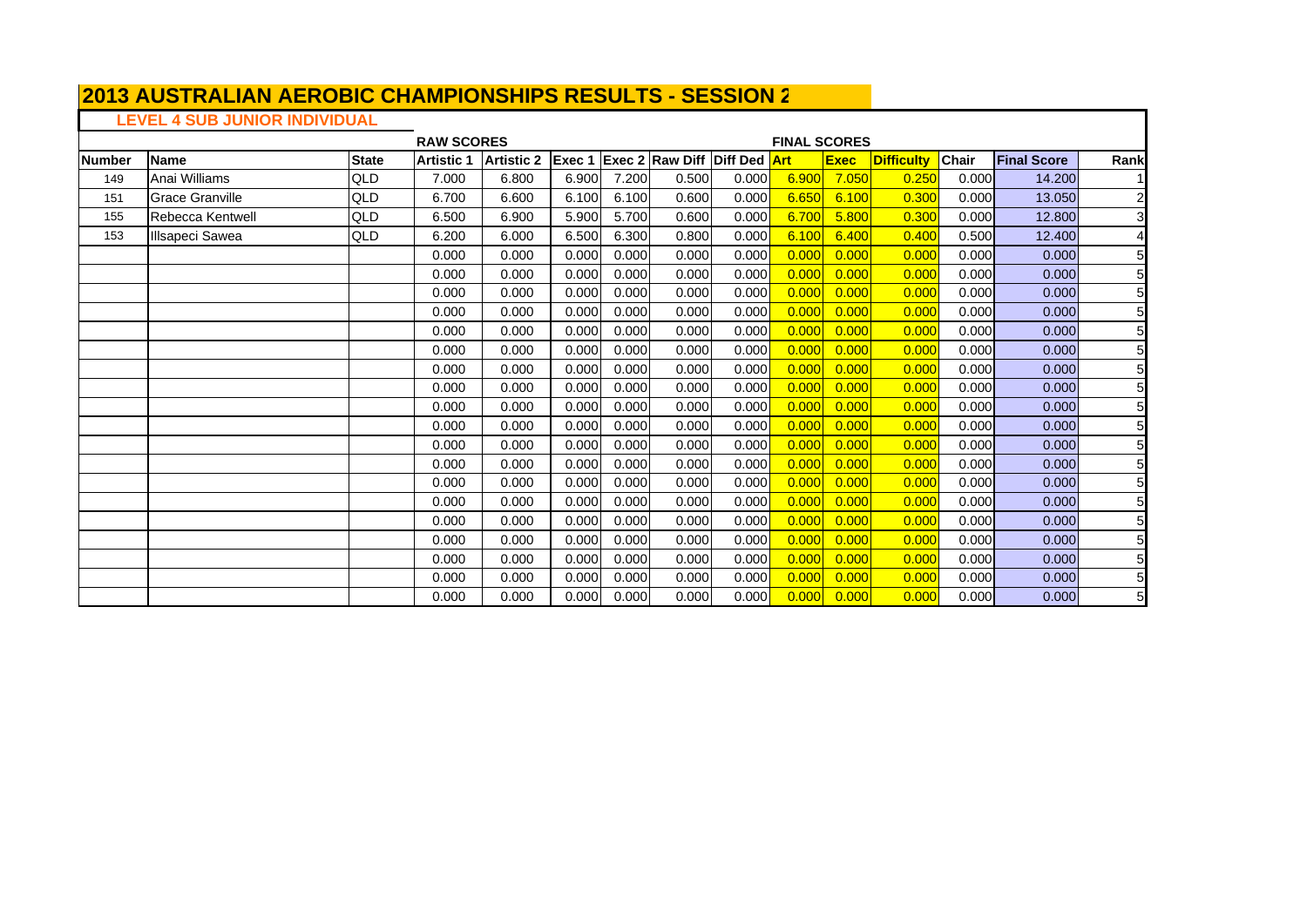### **LEVEL 5 INTERMEDIATE GROUP**

|               |                                               |              | <b>RAW SCORES</b> |                   |        |       |                                     |       | <b>FINAL SCORES</b> |             |                   |       |                    |                         |
|---------------|-----------------------------------------------|--------------|-------------------|-------------------|--------|-------|-------------------------------------|-------|---------------------|-------------|-------------------|-------|--------------------|-------------------------|
| <b>Number</b> | <b>Name</b>                                   | <b>State</b> | <b>Artistic 1</b> | <b>Artistic 2</b> | Exec 1 |       | <b>Exec 2 Raw Diff Diff Ded Art</b> |       |                     | <b>Exec</b> | <b>Difficulty</b> | Chair | <b>Final Score</b> | Rank                    |
| 157           | Mikaela Dyson, Grace Porter,<br>Gemma Swanson | QLD          | 7.100             | 7.100             | 5.800  | 5.800 | 1.700                               | 0.000 | 7.100               | 5.800       | 0.850             | 0.000 | 13.750             | $\mathbf{1}$            |
|               |                                               |              | 0.000             | 0.000             | 0.000  | 0.000 | 0.000                               | 0.000 | 0.000               | 0.000       | 0.000             | 0.000 | 0.000              | $\overline{\mathbf{c}}$ |
|               |                                               |              | 0.000             | 0.000             | 0.000  | 0.000 | 0.000                               | 0.000 | 0.000               | 0.000       | 0.000             | 0.000 | 0.000              | $\overline{c}$          |
|               |                                               |              | 0.000             | 0.000             | 0.000  | 0.000 | 0.000                               | 0.000 | 0.000               | 0.000       | 0.000             | 0.000 | 0.000              | $\overline{\mathbf{c}}$ |
|               |                                               |              | 0.000             | 0.000             | 0.000  | 0.000 | 0.000                               | 0.000 | 0.000               | 0.000       | 0.000             | 0.000 | 0.000              | $\overline{c}$          |
|               |                                               |              | 0.000             | 0.000             | 0.000  | 0.000 | 0.000                               | 0.000 | 0.000               | 0.000       | 0.000             | 0.000 | 0.000              | $\overline{\mathbf{c}}$ |
|               |                                               |              | 0.000             | 0.000             | 0.000  | 0.000 | 0.000                               | 0.000 | 0.000               | 0.000       | 0.000             | 0.000 | 0.000              | $\overline{\mathbf{c}}$ |
|               |                                               |              | 0.000             | 0.000             | 0.000  | 0.000 | 0.000                               | 0.000 | 0.000               | 0.000       | 0.000             | 0.000 | 0.000              | $\overline{\mathbf{c}}$ |
|               |                                               |              | 0.000             | 0.000             | 0.000  | 0.000 | 0.000                               | 0.000 | 0.000               | 0.000       | 0.000             | 0.000 | 0.000              | $\overline{c}$          |
|               |                                               |              | 0.000             | 0.000             | 0.000  | 0.000 | 0.000                               | 0.000 | 0.000               | 0.000       | 0.000             | 0.000 | 0.000              | $\overline{2}$          |
|               |                                               |              | 0.000             | 0.000             | 0.000  | 0.000 | 0.000                               | 0.000 | 0.000               | 0.000       | 0.000             | 0.000 | 0.000              | $\overline{c}$          |
|               |                                               |              | 0.000             | 0.000             | 0.000  | 0.000 | 0.000                               | 0.000 | 0.000               | 0.000       | 0.000             | 0.000 | 0.000              | $\overline{c}$          |
|               |                                               |              | 0.000             | 0.000             | 0.000  | 0.000 | 0.000                               | 0.000 | 0.000               | 0.000       | 0.000             | 0.000 | 0.000              | $\overline{c}$          |
|               |                                               |              | 0.000             | 0.000             | 0.000  | 0.000 | 0.000                               | 0.000 | 0.000               | 0.000       | 0.000             | 0.000 | 0.000              | $\overline{c}$          |
|               |                                               |              | 0.000             | 0.000             | 0.000  | 0.000 | 0.000                               | 0.000 | 0.000               | 0.000       | 0.000             | 0.000 | 0.000              | $\overline{\mathbf{c}}$ |
|               |                                               |              | 0.000             | 0.000             | 0.000  | 0.000 | 0.000                               | 0.000 | 0.000               | 0.000       | 0.000             | 0.000 | 0.000              | $\overline{c}$          |
|               |                                               |              | 0.000             | 0.000             | 0.000  | 0.000 | 0.000                               | 0.000 | 0.000               | 0.000       | 0.000             | 0.000 | 0.000              | $\overline{c}$          |
|               |                                               |              | 0.000             | 0.000             | 0.000  | 0.000 | 0.000                               | 0.000 | 0.000               | 0.000       | 0.000             | 0.000 | 0.000              | $\overline{\mathbf{c}}$ |
|               |                                               |              | 0.000             | 0.000             | 0.000  | 0.000 | 0.000                               | 0.000 | 0.000               | 0.000       | 0.000             | 0.000 | 0.000              | $\overline{c}$          |
|               |                                               |              | 0.000             | 0.000             | 0.000  | 0.000 | 0.000                               | 0.000 | 0.000               | 0.000       | 0.000             | 0.000 | 0.000              | $\overline{\mathbf{c}}$ |
|               |                                               |              | 0.000             | 0.000             | 0.000  | 0.000 | 0.000                               | 0.000 | 0.000               | 0.000       | 0.000             | 0.000 | 0.000              | $\overline{c}$          |
|               |                                               |              | 0.000             | 0.000             | 0.000  | 0.000 | 0.000                               | 0.000 | 0.000               | 0.000       | 0.000             | 0.000 | 0.000              | $\overline{\mathbf{c}}$ |
|               |                                               |              | 0.000             | 0.000             | 0.000  | 0.000 | 0.000                               | 0.000 | 0.000               | 0.000       | 0.000             | 0.000 | 0.000              | $\overline{\mathbf{c}}$ |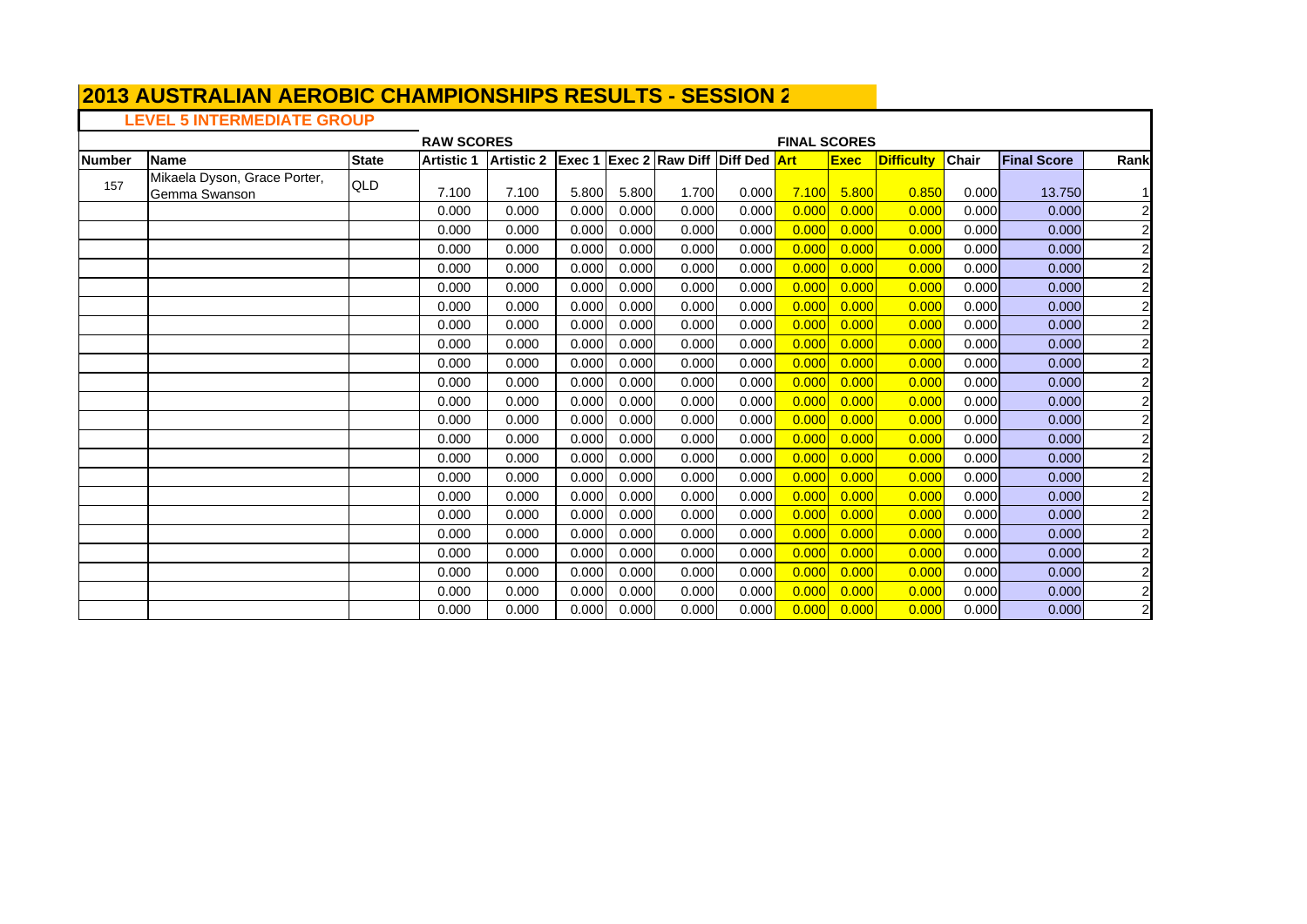#### **2013 AUSTRALIAN AEROBIC CHAMPIONSHIPS RESULTS - SESSION 2**  $\mathsf{L}$

# **LEVEL 5 JUNIOR PAIR**

|        |                                        |              | <b>RAW SCORES</b> |                   |        |       |                                     |       | <b>FINAL SCORES</b> |             |                   |              |                    |                 |
|--------|----------------------------------------|--------------|-------------------|-------------------|--------|-------|-------------------------------------|-------|---------------------|-------------|-------------------|--------------|--------------------|-----------------|
| Number | Name                                   | <b>State</b> | <b>Artistic 1</b> | <b>Artistic 2</b> | Exec 1 |       | <b>Exec 2 Raw Diff Diff Ded Art</b> |       |                     | <b>Exec</b> | <b>Difficulty</b> | <b>Chair</b> | <b>Final Score</b> | Rank            |
| 159    | Andrea Bruschett, Dindi Ley            | <b>NSW</b>   | 7.100             | 7.100             | 6.200  | 6.200 | 2.700                               | 0.000 | 7.100               | 6.200       | 1.350             | 0.000        | 14.650             |                 |
| 161    | Charlotte Mitchell, Stormee<br>Morrish | QLD          | 7.200             | 7.500             | 6.300  | 6.400 | 1.800                               | 0.000 | 7.350               | 6.350       | 0.900             | 0.000        | 14.600             | $\overline{c}$  |
| 165    | Zoe Clasen, Kaya Kurtukoff             | QLD          | 7.600             | 7.100             | 6.300  | 6.100 | 2.200                               | 0.000 | 7.350               | 6.200       | 1.100             | 0.100        | 14.550             | $\mathbf{3}$    |
| 163    | Jasmine Searle, Eliza Tree             | QLD          | 7.300             | 7.700             | 6.000  | 6.000 | 1.600                               | 0.000 | 7.500               | 6.000       | 0.800             | 0.000        | 14.300             | 4               |
|        |                                        |              | 0.000             | 0.000             | 0.000  | 0.000 | 0.000                               | 0.000 | 0.000               | 0.000       | 0.000             | 0.000        | 0.000              | $5\overline{)}$ |
|        |                                        |              | 0.000             | 0.000             | 0.000  | 0.000 | 0.000                               | 0.000 | 0.000               | 0.000       | 0.000             | 0.000        | 0.000              | 5               |
|        |                                        |              | 0.000             | 0.000             | 0.000  | 0.000 | 0.000                               | 0.000 | 0.000               | 0.000       | 0.000             | 0.000        | 0.000              | $\overline{5}$  |
|        |                                        |              | 0.000             | 0.000             | 0.000  | 0.000 | 0.000                               | 0.000 | 0.000               | 0.000       | 0.000             | 0.000        | 0.000              | 5               |
|        |                                        |              | 0.000             | 0.000             | 0.000  | 0.000 | 0.000                               | 0.000 | 0.000               | 0.000       | 0.000             | 0.000        | 0.000              | 5               |
|        |                                        |              | 0.000             | 0.000             | 0.000  | 0.000 | 0.000                               | 0.000 | 0.000               | 0.000       | 0.000             | 0.000        | 0.000              | 5               |
|        |                                        |              | 0.000             | 0.000             | 0.000  | 0.000 | 0.000                               | 0.000 | 0.000               | 0.000       | 0.000             | 0.000        | 0.000              | 5               |
|        |                                        |              | 0.000             | 0.000             | 0.000  | 0.000 | 0.000                               | 0.000 | 0.000               | 0.000       | 0.000             | 0.000        | 0.000              | 5               |
|        |                                        |              | 0.000             | 0.000             | 0.000  | 0.000 | 0.000                               | 0.000 | 0.000               | 0.000       | 0.000             | 0.000        | 0.000              | 5               |
|        |                                        |              | 0.000             | 0.000             | 0.000  | 0.000 | 0.000                               | 0.000 | 0.000               | 0.000       | 0.000             | 0.000        | 0.000              | $\overline{5}$  |
|        |                                        |              | 0.000             | 0.000             | 0.000  | 0.000 | 0.000                               | 0.000 | 0.000               | 0.000       | 0.000             | 0.000        | 0.000              | 5               |
|        |                                        |              | 0.000             | 0.000             | 0.000  | 0.000 | 0.000                               | 0.000 | 0.000               | 0.000       | 0.000             | 0.000        | 0.000              | 5               |
|        |                                        |              | 0.000             | 0.000             | 0.000  | 0.000 | 0.000                               | 0.000 | 0.000               | 0.000       | 0.000             | 0.000        | 0.000              | 5 <sub>l</sub>  |
|        |                                        |              | 0.000             | 0.000             | 0.000  | 0.000 | 0.000                               | 0.000 | 0.000               | 0.000       | 0.000             | 0.000        | 0.000              | 5               |
|        |                                        |              | 0.000             | 0.000             | 0.000  | 0.000 | 0.000                               | 0.000 | 0.000               | 0.000       | 0.000             | 0.000        | 0.000              | 5               |
|        |                                        |              | 0.000             | 0.000             | 0.000  | 0.000 | 0.000                               | 0.000 | 0.000               | 0.000       | 0.000             | 0.000        | 0.000              | 5               |
|        |                                        |              | 0.000             | 0.000             | 0.000  | 0.000 | 0.000                               | 0.000 | 0.000               | 0.000       | 0.000             | 0.000        | 0.000              | 5 <sub>l</sub>  |
|        |                                        |              | 0.000             | 0.000             | 0.000  | 0.000 | 0.000                               | 0.000 | 0.000               | 0.000       | 0.000             | 0.000        | 0.000              | 5 <sub>l</sub>  |
|        |                                        |              | 0.000             | 0.000             | 0.000  | 0.000 | 0.000                               | 0.000 | 0.000               | 0.000       | 0.000             | 0.000        | 0.000              | $\overline{5}$  |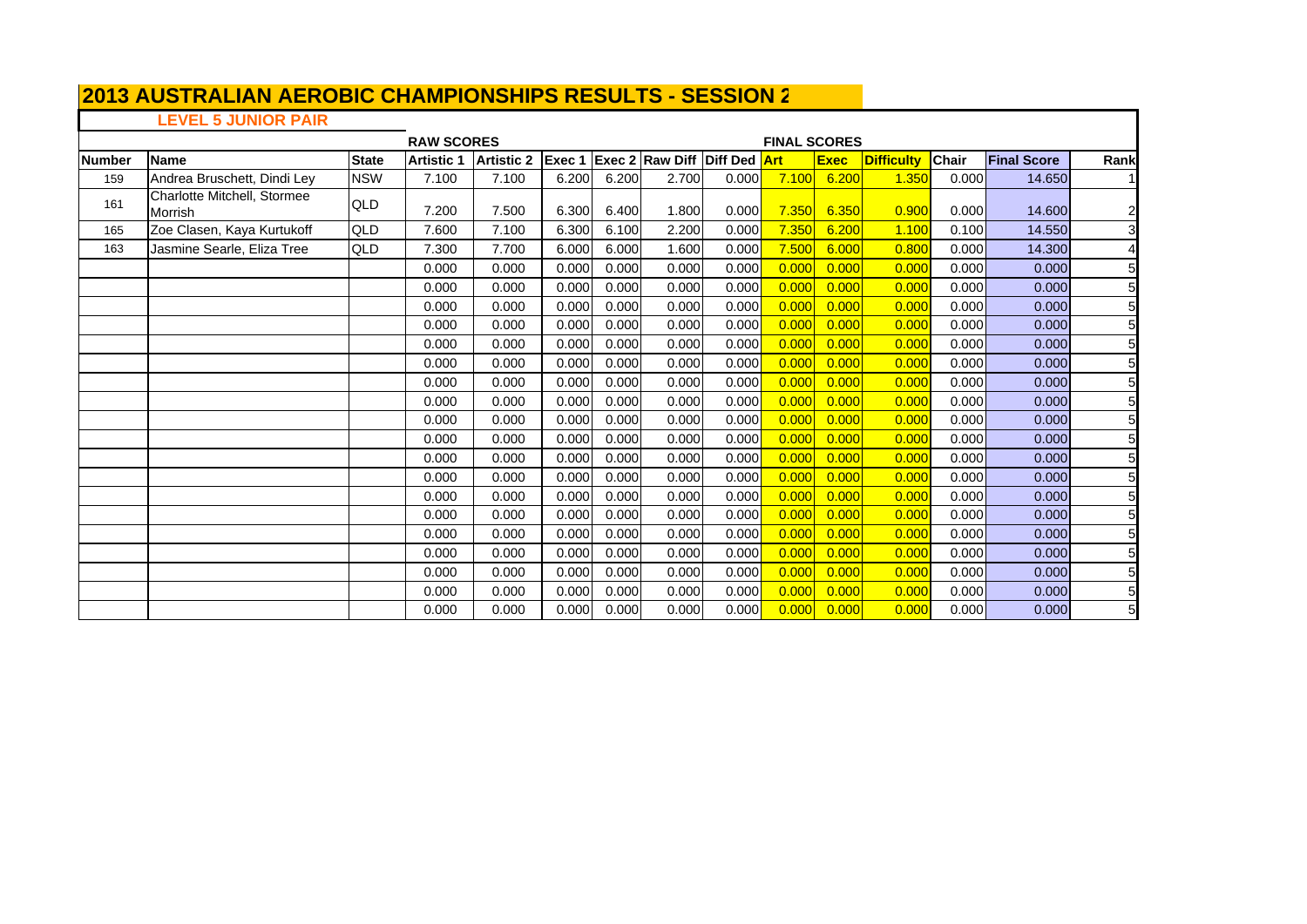## **LEVEL 5 SENIOR PAIR**

T

|        | -----------------                                         |              | <b>RAW SCORES</b> |                   |                |       |                                     |       | <b>FINAL SCORES</b> |             |                   |              |                    |                |
|--------|-----------------------------------------------------------|--------------|-------------------|-------------------|----------------|-------|-------------------------------------|-------|---------------------|-------------|-------------------|--------------|--------------------|----------------|
| Number | <b>Name</b>                                               | <b>State</b> | <b>Artistic 1</b> | <b>Artistic 2</b> | <b>IExec 1</b> |       | <b>Exec 2 Raw Diff Diff Ded Art</b> |       |                     | <b>Exec</b> | <b>Difficulty</b> | <b>Chair</b> | <b>Final Score</b> | Rank           |
| 175    | Kindle Aloisio, Zoe Aloisio                               | <b>VIC</b>   | 7.600             | 7.800             | 7.000          | 7.100 | 2.800                               | 0.000 | 7.700               | 7.050       | 1.400             | 0.000        | 16.150             |                |
| 171    | Francesca Torcasio Barberis.<br>Maria Harrison            | <b>VIC</b>   | 7.800             | 7.800             | 7.100          | 7.100 | 1.700                               | 0.000 | 7.800               | 7.100       | 0.850             | 0.000        | 15.750             | $\overline{a}$ |
| 169    | Alexandra Begg, Madison<br>Narayan                        | QLD          | 7.200             | 6.900             | 5.800          | 6.000 | 2.300                               | 0.000 | 7.050               | 5.900       | 1.150             | 0.000        | 14.100             | 3              |
| 173    | Gemma Carter, Annalise Gowing QLD                         |              | 7.300             | 7.700             | 5.900          | 5.600 | 1.800                               | 1.000 | 7.500               | 5.750       | 0.400             | 0.000        | 13.650             | 4              |
| 177    | Tiarna Martin-Durrington, Svenja   NSW<br>Gollasch-Miller |              | 6.700             | 6.200             | 5.500          | 5.800 | 2.000                               | 0.000 | 6.450               | 5.650       | 1.000             | 0.200        | 12.900             | 5 <sub>l</sub> |
|        |                                                           |              | 0.000             | 0.000             | 0.000          | 0.000 | 0.000                               | 0.000 | 0.000               | 0.000       | 0.000             | 0.000        | 0.000              | 6              |
|        |                                                           |              | 0.000             | 0.000             | 0.000          | 0.000 | 0.000                               | 0.000 | 0.000               | 0.000       | 0.000             | 0.000        | 0.000              | 6              |
|        |                                                           |              | 0.000             | 0.000             | 0.000          | 0.000 | 0.000                               | 0.000 | 0.000               | 0.000       | 0.000             | 0.000        | 0.000              | 6              |
|        |                                                           |              | 0.000             | 0.000             | 0.000          | 0.000 | 0.000                               | 0.000 | 0.000               | 0.000       | 0.000             | 0.000        | 0.000              | 6              |
|        |                                                           |              | 0.000             | 0.000             | 0.000          | 0.000 | 0.000                               | 0.000 | 0.000               | 0.000       | 0.000             | 0.000        | 0.000              | 6              |
|        |                                                           |              | 0.000             | 0.000             | 0.000          | 0.000 | 0.000                               | 0.000 | 0.000               | 0.000       | 0.000             | 0.000        | 0.000              | 6              |
|        |                                                           |              | 0.000             | 0.000             | 0.000          | 0.000 | 0.000                               | 0.000 | 0.000               | 0.000       | 0.00C             | 0.000        | 0.000              | 6              |
|        |                                                           |              | 0.000             | 0.000             | 0.000          | 0.000 | 0.000                               | 0.000 | 0.000               | 0.000       | 0.000             | 0.000        | 0.000              | 6              |
|        |                                                           |              | 0.000             | 0.000             | 0.000          | 0.000 | 0.000                               | 0.000 | 0.000               | 0.000       | 0.000             | 0.000        | 0.000              | 6              |
|        |                                                           |              | 0.000             | 0.000             | 0.000          | 0.000 | 0.000                               | 0.000 | 0.000               | 0.000       | 0.000             | 0.000        | 0.000              | 6              |
|        |                                                           |              | 0.000             | 0.000             | 0.000          | 0.000 | 0.000                               | 0.000 | 0.000               | 0.000       | 0.000             | 0.000        | 0.000              | 6              |
|        |                                                           |              | 0.000             | 0.000             | 0.000          | 0.000 | 0.000                               | 0.000 | 0.000               | 0.000       | 0.000             | 0.000        | 0.000              | 6              |
|        |                                                           |              | 0.000             | 0.000             | 0.000          | 0.000 | 0.000                               | 0.000 | 0.000               | 0.000       | 0.000             | 0.000        | 0.000              | 6              |
|        |                                                           |              | 0.000             | 0.000             | 0.000          | 0.000 | 0.000                               | 0.000 | 0.000               | 0.000       | 0.000             | 0.000        | 0.000              | 6              |
|        |                                                           |              | 0.000             | 0.000             | 0.000          | 0.000 | 0.000                               | 0.000 | 0.000               | 0.000       | 0.000             | 0.000        | 0.000              | 6              |
|        |                                                           |              | 0.000             | 0.000             | 0.000          | 0.000 | 0.000                               | 0.000 | 0.000               | 0.000       | 0.000             | 0.000        | 0.000              | 6              |
|        |                                                           |              | 0.000             | 0.000             | 0.000          | 0.000 | 0.000                               | 0.000 | 0.000               | 0.000       | 0.000             | 0.000        | 0.000              | 6              |
|        |                                                           |              | 0.000             | 0.000             | 0.000          | 0.000 | 0.000                               | 0.000 | 0.000               | 0.000       | 0.000             | 0.000        | 0.000              | 6              |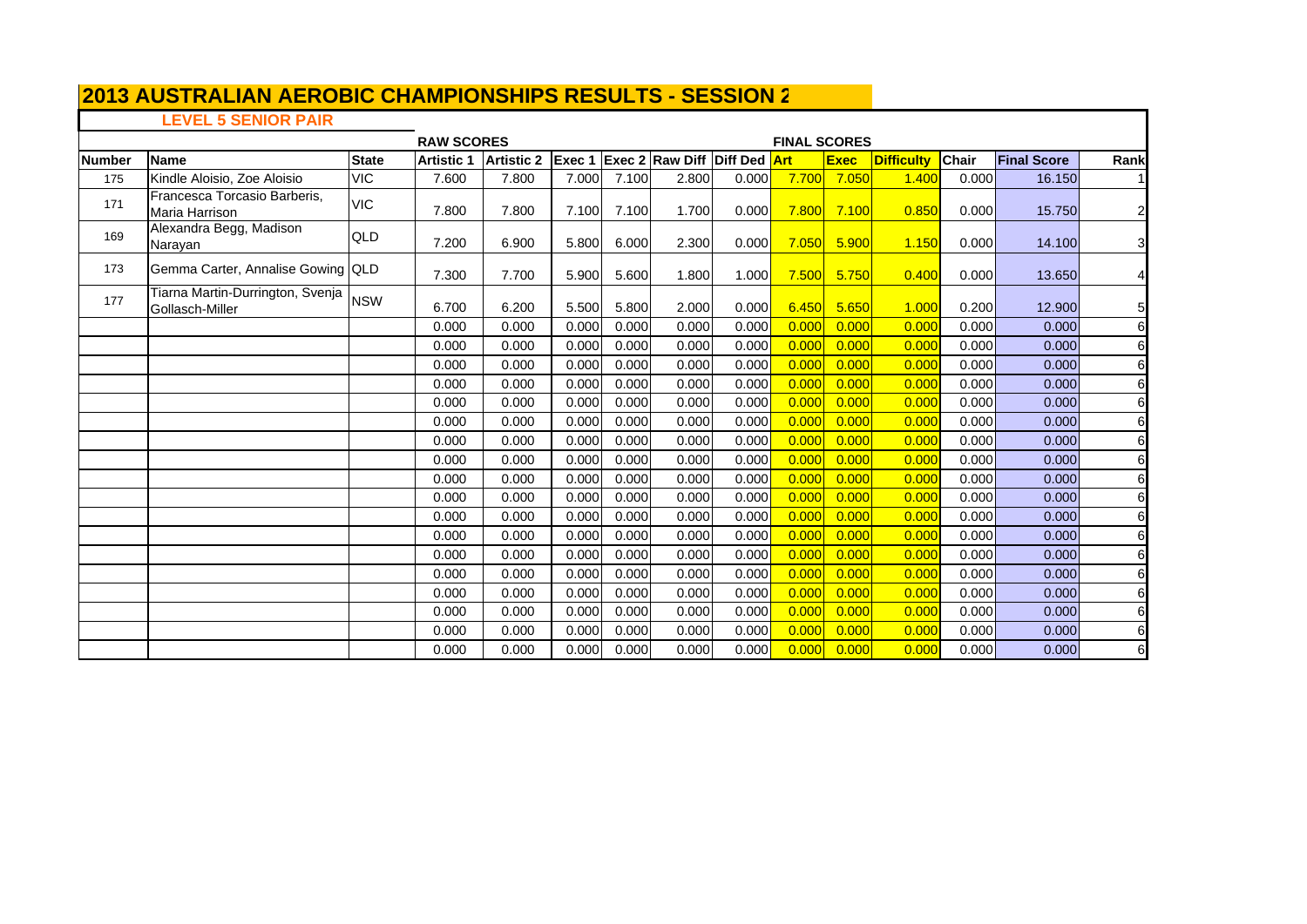### **LEVEL 3 JUNIOR GROUP**

|               | -- • -- • • ••••••••••••••••                                                                 |              | <b>RAW SCORES</b> |                   |                |                |                                 |                | <b>FINAL SCORES</b> |                |                   |                |                    |                                   |
|---------------|----------------------------------------------------------------------------------------------|--------------|-------------------|-------------------|----------------|----------------|---------------------------------|----------------|---------------------|----------------|-------------------|----------------|--------------------|-----------------------------------|
| <b>Number</b> | <b>Name</b>                                                                                  | <b>State</b> | <b>Artistic 1</b> | <b>Artistic 2</b> |                |                | Exec 1 Exec 2 Raw Diff Diff Ded |                | <b>Art</b>          | <b>Exec</b>    | <b>Difficulty</b> | Chair          | <b>Final Score</b> | Rank                              |
| 183           | Emily Hudson, Hayley Irvin,<br><b>Caitlin Pritchett</b>                                      | QLD          | 7.900             | 7.800             | 6.800          | 6.900          | 0.600                           | 0.000          | <b>7.850</b>        | 6.850          | 0.300             | 0.000          | 15,000             |                                   |
| 181           | Ella Jackson, Olivia Barbour,<br>Hayley Connell, Sophie<br>Grigoriadis, Brittney Tran        | <b>VIC</b>   | 8.000             | 8.500             | 6.800          | 6.700          | 0.000                           | 0.000          | 8.250               | 6.750          | 0.000             | 0.000          | 15,000             | $\overline{2}$                    |
| 179           | Claire Cheesman, Kate Marsack,<br>Sophie Mccormack, Jessica<br>Morton, Tullulah Pardy Wilson | <b>VIC</b>   | 8.200             | 7.900             | 6.700          | 6.700          | 0.000                           | 0.000          | 8.050               | 6.700          | 0.000             | 0.000          | 14.750             | $\overline{\mathbf{3}}$           |
| 185           | Layne Alexander, Isla Simpson,<br>Ally Jimmieson, Clair Meagher                              | QLD          | 7.800             | 8.000             | 6.500          | 6.600          | 0.100                           | 0.000          | 7.900               | 6.550          | 0.050             | 0.200          | 14.300             |                                   |
|               |                                                                                              |              | 0.000             | 0.000             | 0.000          | 0.000          | 0.000                           | 0.000          | 0.000               | 0.000          | 0.000             | 0.000          | 0.000              | 5 <sub>l</sub>                    |
|               |                                                                                              |              | 0.000             | 0.000             | 0.000          | 0.000          | 0.000                           | 0.000          | 0.000               | 0.000          | 0.000             | 0.000          | 0.000              | 5                                 |
|               |                                                                                              |              | 0.000             | 0.000             | 0.000          | 0.000          | 0.000                           | 0.000          | 0.000               | 0.000          | 0.000             | 0.000          | 0.000              | $5\overline{)}$                   |
|               |                                                                                              |              | 0.000             | 0.000             | 0.000          | 0.000          | 0.000                           | 0.000          | 0.000               | 0.000          | 0.000             | 0.000          | 0.000              | $5\overline{)}$                   |
|               |                                                                                              |              | 0.000             | 0.000             | 0.000          | 0.000          | 0.000                           | 0.000          | 0.000               | 0.000          | 0.000             | 0.000          | 0.000              | 5 <sub>l</sub>                    |
|               |                                                                                              |              | 0.000             | 0.000             | 0.000          | 0.000          | 0.000                           | 0.000          | 0.000               | 0.000          | 0.000             | 0.000          | 0.000              | 5                                 |
|               |                                                                                              |              | 0.000             | 0.000             | 0.000          | 0.000          | 0.000                           | 0.000          | 0.000               | 0.000          | 0.000             | 0.000          | 0.000              | 5 <sub>5</sub>                    |
|               |                                                                                              |              | 0.000             | 0.000             | 0.000          | 0.000          | 0.000                           | 0.000          | 0.000               | 0.000          | 0.000             | 0.000          | 0.000              | 5 <sub>l</sub>                    |
|               |                                                                                              |              | 0.000             | 0.000             | 0.000          | 0.000          | 0.000                           | 0.000          | 0.000               | 0.000          | 0.000             | 0.000          | 0.000              | 5                                 |
|               |                                                                                              |              | 0.000             | 0.000             | 0.000          | 0.000          | 0.000                           | 0.000          | 0.000               | 0.000          | 0.000             | 0.000          | 0.000              | $5\overline{)}$                   |
|               |                                                                                              |              | 0.000             | 0.000             | 0.000          | 0.000          | 0.000                           | 0.000          | 0.000               | 0.000          | 0.000             | 0.000          | 0.000              | 5                                 |
|               |                                                                                              |              | 0.000             | 0.000             | 0.000          | 0.000          | 0.000                           | 0.000          | 0.000               | 0.000          | 0.000             | 0.000          | 0.000              | $5\overline{)}$                   |
|               |                                                                                              |              | 0.000             | 0.000             | 0.000          | 0.000          | 0.000                           | 0.000          | 0.000               | 0.000          | 0.000             | 0.000          | 0.000              | 5                                 |
|               |                                                                                              |              | 0.000             | 0.000             | 0.000          | 0.000          | 0.000                           | 0.000          | 0.000               | 0.000          | 0.000             | 0.000          | 0.000              | 5 <sub>5</sub>                    |
|               |                                                                                              |              | 0.000             | 0.000             | 0.000          | 0.000          | 0.000                           | 0.000          | 0.000               | 0.000          | 0.000             | 0.000          | 0.000              | $5\overline{)}$                   |
|               |                                                                                              |              | 0.000<br>0.000    | 0.000<br>0.000    | 0.000<br>0.000 | 0.000<br>0.000 | 0.000<br>0.000                  | 0.000<br>0.000 | 0.000<br>0.000      | 0.000<br>0.000 | 0.000<br>0.000    | 0.000<br>0.000 | 0.000              | $5\overline{)}$<br>5 <sub>l</sub> |
|               |                                                                                              |              | 0.000             | 0.000             | 0.000          | 0.000          | 0.000                           | 0.000          | 0.000               | 0.000          | 0.000             | 0.000          | 0.000<br>0.000     | 5 <sub>l</sub>                    |
|               |                                                                                              |              | 0.000             | 0.000             | 0.000          | 0.000          | 0.000                           | 0.000          | 0.000               | 0.000          | 0.000             | 0.000          | 0.000              | $5\overline{a}$                   |
|               |                                                                                              |              |                   |                   |                |                |                                 |                |                     |                |                   |                |                    |                                   |